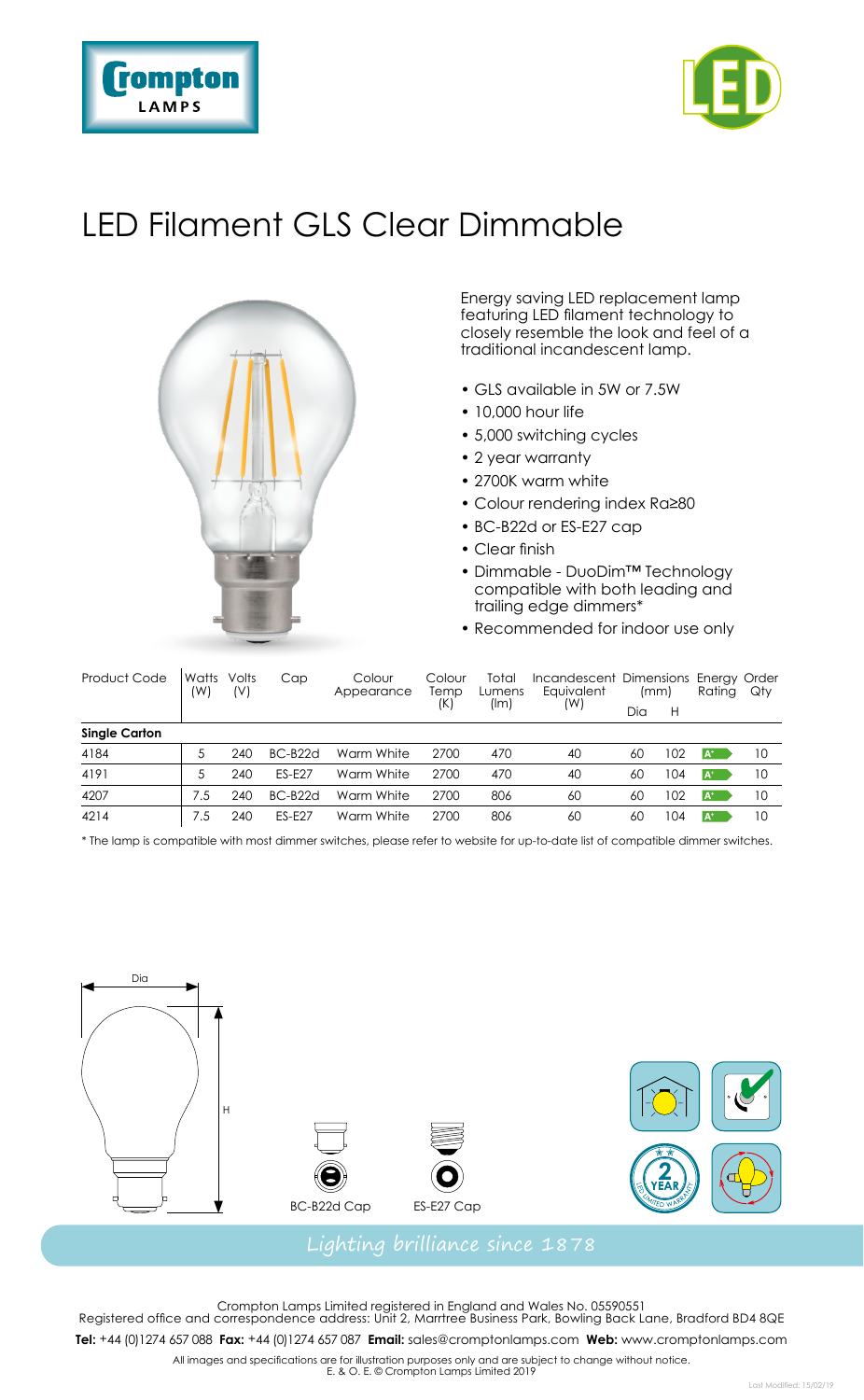



## 5W LED Filament GLS Clear Dimmable Part Codes: 4184, 4191



The below table is designed to help you choose a suitable dimmer switch for your Crompton Lamp dimmable product. Crompton Lamps have extensively tested the below dimmer switches to evaluate their dimming function and to make sure the dimmer switch meets our dimming compatibility standards.

All compatible dimmer switches may require low end trimming.

For guidelines on dimmer switches not listed below, or for more information please contact Crompton Lamps.

| Manufacturer | Dimmer Model                                                                                    |          | Dimmer<br>Type | <b>Lamps Tested</b><br>Per Circuit | <b>Notes</b>                              |
|--------------|-------------------------------------------------------------------------------------------------|----------|----------------|------------------------------------|-------------------------------------------|
| Aurora       | AU-DSP400X                                                                                      | 60W-400W | <b>IFD</b>     | $1 - 5$                            | Does not dim below 5%                     |
| Aurora       | AU-DSP401                                                                                       | 60W-400W | Leading        | $1 - 5$                            | Steps from 0-50%                          |
| Aurora       | AU-DSP651                                                                                       | 75W-650W | Leading        | $1 - 5$                            | Steps from 0-50%                          |
| Danlers      | DP1D 400WIET                                                                                    | 60W-400W | Leading        | $1 - 5$                            | Steps from 0-60%                          |
| Danlers      | <b>DPDLED</b>                                                                                   | 5W-250W  | Leading        | $1 - 5$                            | Steps from 0-50%                          |
| Danlers      | <b>DSS1D 250W</b>                                                                               | 40W-250W | Leading        | $1 - 5$                            | Steps from 0-50%                          |
| Lutron       | Commercial Panel<br>Module HW/LP-RPM-<br>4A-230                                                 |          | Trailing       | $1 - 108$                          | Dims 16% - 95%                            |
| Lutron       | Commercial<br>HomeWorksQS/myRoom<br>LQSE-4A1-D/MQSE-4A1-D/<br>MQSE-3A1/MQSE-2A1-D,<br>240V, RP  |          | Trailing       | $1 - 10$                           | Dims 16% - 97%                            |
| Lutron       | <b>Commercial Grafik</b><br>Integrale GXI-3104                                                  |          | Trailing       | $1 - 81$                           | Dims 16% - 97%                            |
| Lutron       | Residential Panel Module<br>HW/LP-RPM-4A-230                                                    |          | Trailing       | $1 - 108$                          | Dims 16% - 95%                            |
| Lutron       | Residential Rania RNSU-<br>452B                                                                 |          | Trailing       | $2 - 33$                           | Dims 17% - 96%                            |
| Lutron       | Residential<br>HomeWorksQS/mvRoom<br>LQSE-4A1-D/MQSE-4A1-D/<br>MQSE-3A1/MQSE-2A1-D,<br>240V, RP |          | Trailing       | $1 - 10$                           | Dims 16% - 97%                            |
| Lutron       | Interface NGRX-ELVI-CE<br>with Grafik Eye QS Main<br>Unit, 240V                                 |          | Trailing       | $1 - 88$                           | Dims 19% - 95%                            |
| <b>MK</b>    | K1521WHILV                                                                                      | 40W-300W | Leading        | $1 - 5$                            | Does not dim below 25%                    |
| <b>MK</b>    | K1524WHII V                                                                                     | 40W-300W | Leading        | $1 - 5$                            | Does not dim below 20%                    |
| <b>MK</b>    | K4511xxxLV                                                                                      | 40W-220W | Leading        | $1 - 5$                            | Does not dim below 25%                    |
| Eaton        | P9131                                                                                           | 60W-250W | Leading        | $1 - 5$                            | Steps from 0-40%                          |
| Varilight    | V-Pro JQP252W                                                                                   | 10W-250W | Trailing       | $1 - 5$                            | Does not dim below 15%                    |
| Varilight    | V-Pro JQP401W                                                                                   | 10W-400W | Trailing       | $1 - 5$                            | Does not dim below 15%                    |
| Zano         | ZANOMO500                                                                                       | 11W-50W  | Leading        | $1 - 5$                            | Steps from 0-50%<br>Can flicker below 20% |

The below list of dimmer switches have also been tested by Crompton Lamps and do not meet our dimming compatibility<br>standards. Crompton Lamps does not recommend the use of any of the below dimmer switches as they may cause

Danlers: DSS1D 400W, DQDGDEU400W

Crompton Lamps Limited registered in England and Wales No. 05590551 Registered office and correspondence address: Unit 2, Marrtree Business Park, Bowling Back Lane, Bradford BD4 8QE

**Tel:** +44 (0)1274 657 088 **Fax:** +44 (0)1274 657 087 **Email:** sales@cromptonlamps.com **Web:** www.cromptonlamps.com

All images and specifications are for illustration purposes only and are subject to change without notice. E. & O. E. © Crompton Lamps Limited 2019